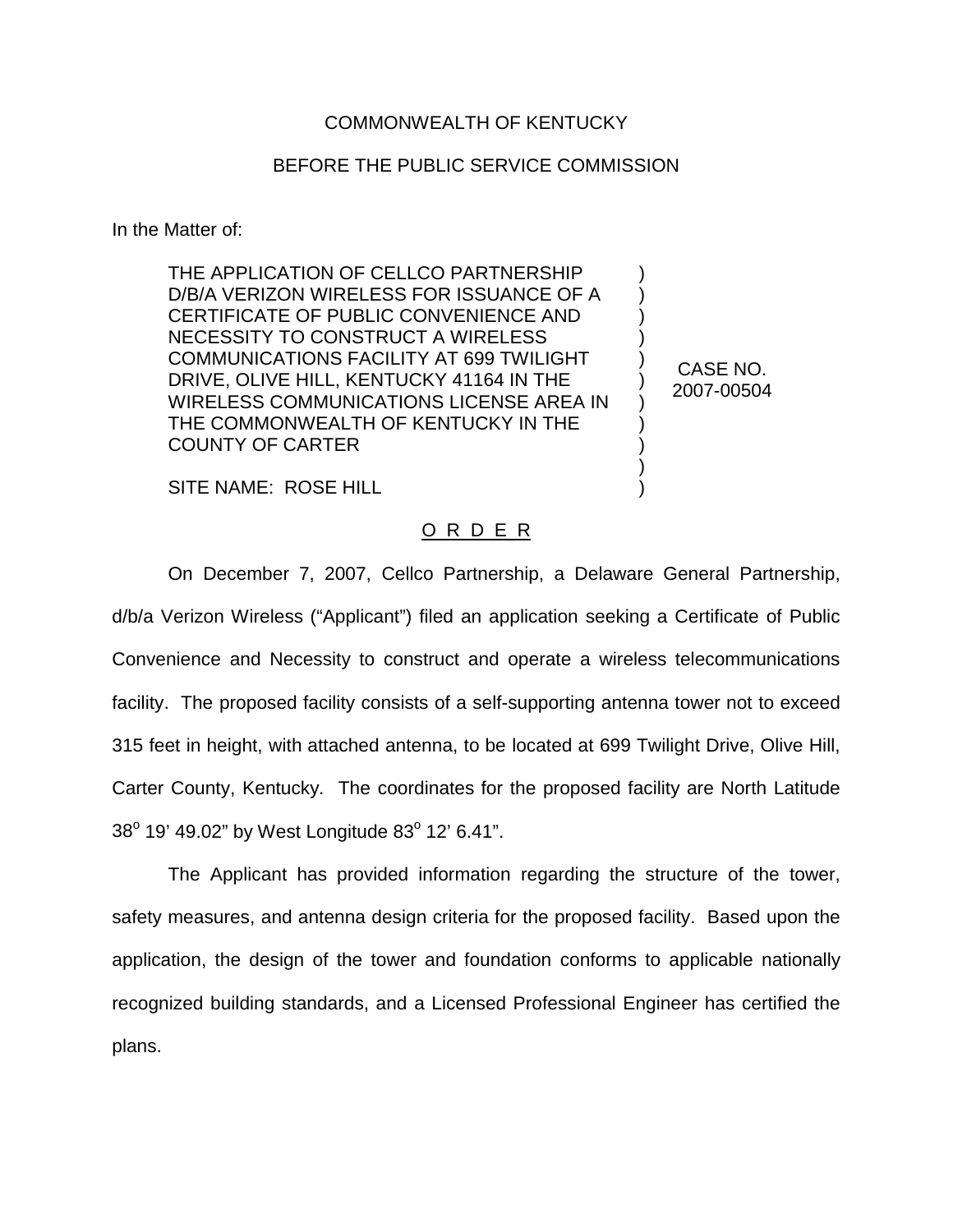Pursuant to 807 KAR 5:063, the Applicant has notified the County Judge/Executive of the proposed construction. The Applicant has filed applications with the Federal Aviation Administration and the Kentucky Airport Zoning Commission seeking approval for the construction and operation of the proposed facility. Both applications have been approved.

The Applicant has filed evidence of the appropriate notices provided pursuant to 807 KAR 5:063. The notices solicited comments and informed the recipients of their right to request intervention. To date, no public comments have been filed with the Commission.

The Commission, having considered the evidence of record and being otherwise sufficiently advised, finds the Applicant has demonstrated a facility is necessary to provide adequate utility service and that, therefore, a Certificate of Public Convenience and Necessity to construct the proposed facility should be granted.

Pursuant to KRS 278.280, the Commission is required to determine proper practices to be observed when it finds, upon complaint or on its own motion, the facilities of any utility subject to its jurisdiction are unreasonable, unsafe, improper, or insufficient. To assist the Commission in its efforts to comply with this mandate, the Applicant should notify the Commission if it does not use this antenna tower to provide service in the manner set out in its application and this Order. Upon receipt of such notice, the Commission may, on its own motion, institute proceedings to consider the proper practices, including removal of the unused antenna tower, which should be observed by the Applicant.